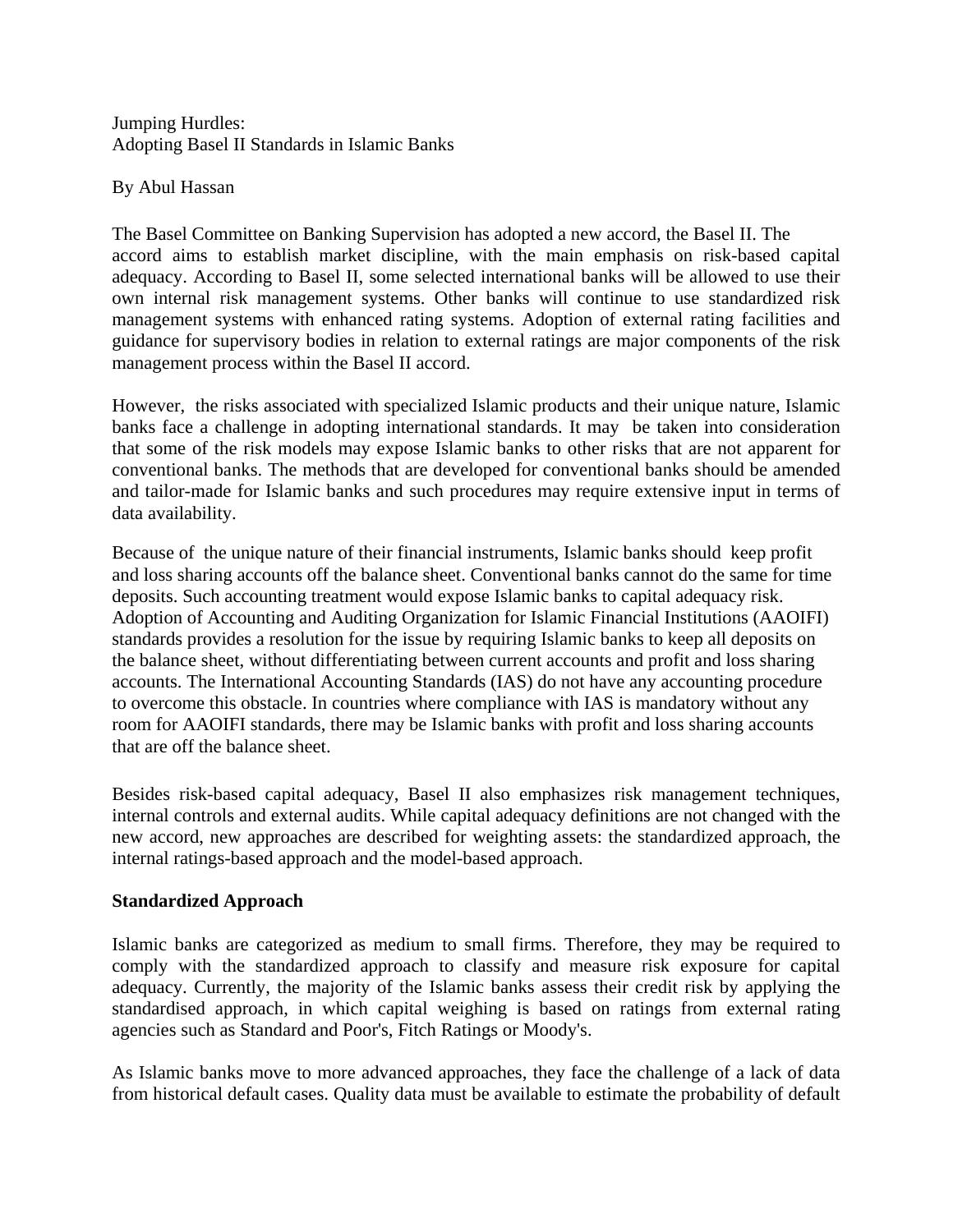and loss given default. Islamic banks definitely need a pooled data system at the multinational level that would require a relaxation of some confidentiality rules imposed by associated regional banks.

Clarification from the Islamic Financial Services Board on the nature of Islamic banking products and the associated risks under Basel II has helped in identifying proper risk mitigation strategies for Islamic banking. Risk mitigants, including collateral, guarantees and derivate products, are recognized within the standardized approach with a wider range. The effects of specific risk mitigants on overall risk measurement are defined in the accord, but this definition is not extended to Islamic financial instruments. Transactions such as murabahah and ijarah are structured similarly to conventional transactions.

The definition of collateral for partnerships such as mudarabah and musharakah are very troublesome for Basel II. At first look, these partnerships may require collateral neither for expected profits nor against principal investments. If a bank establishes a musharakah transaction, how could it be possible to ask for collateral and from whom would the collateral will be collected? Is it legal in terms of Shariah to collateralize investments of musharakah or mudarabah partnerships? If little collateral is asked against managerial misconduct or none taken in, the transaction will be recorded as an equity partnership with no collateral. Thus, under Basel II, collateral should be applied to equity participation and assets of the equity should be considered either as a deduction from the risk or as collateral for the outstanding risk.

The treatment of derivative products has also been expanded to include more products. Although there are no Islamic financial instruments defined as derivative products for Basel II purposes, parallel salam may be used to hedge against risks arising from salam contracts. Parallel salam contracts may not be derivate products, but the application of salam is very much in line with the intent of derivatives. In terms of credit definitions, however, Basel II will treat the two salam transactions as two separate deals and double the risk. If parallel salams are to be included within the Basel II expanded derivate treatment, banks would match two contracts and deduct the amount of parallel salam from the original salam contract. The resulting reduced risk exposure is similar to that of credit derivatives that conventional banks utilize to hedge their credit risk.

The range of guarantors as collateral has been expanded to include certain companies with acceptable levels of external credit ratings. Islamic banks will benefit from such expansion in terms of credit extended to the real economy. As long as Islamic banks do not include fixedincome securities to their credit portfolio, their percentage of loans within total assets should reflect this tendency.

Special risk treatment for retail exposures is included within the standardized approach. The risk weights are reduced for most retail exposures. Credits extended to small and medium enterprises that meet the required criteria are included within this special treatment. Islamic banks will benefit from reduced risk weights, because the available Islamic financial instruments make it possible for Islamic banks to work extensively with small and medium enterprises. Some of the Islamic financial instruments especially designed for this purpose include istisna, salam and mudarabah.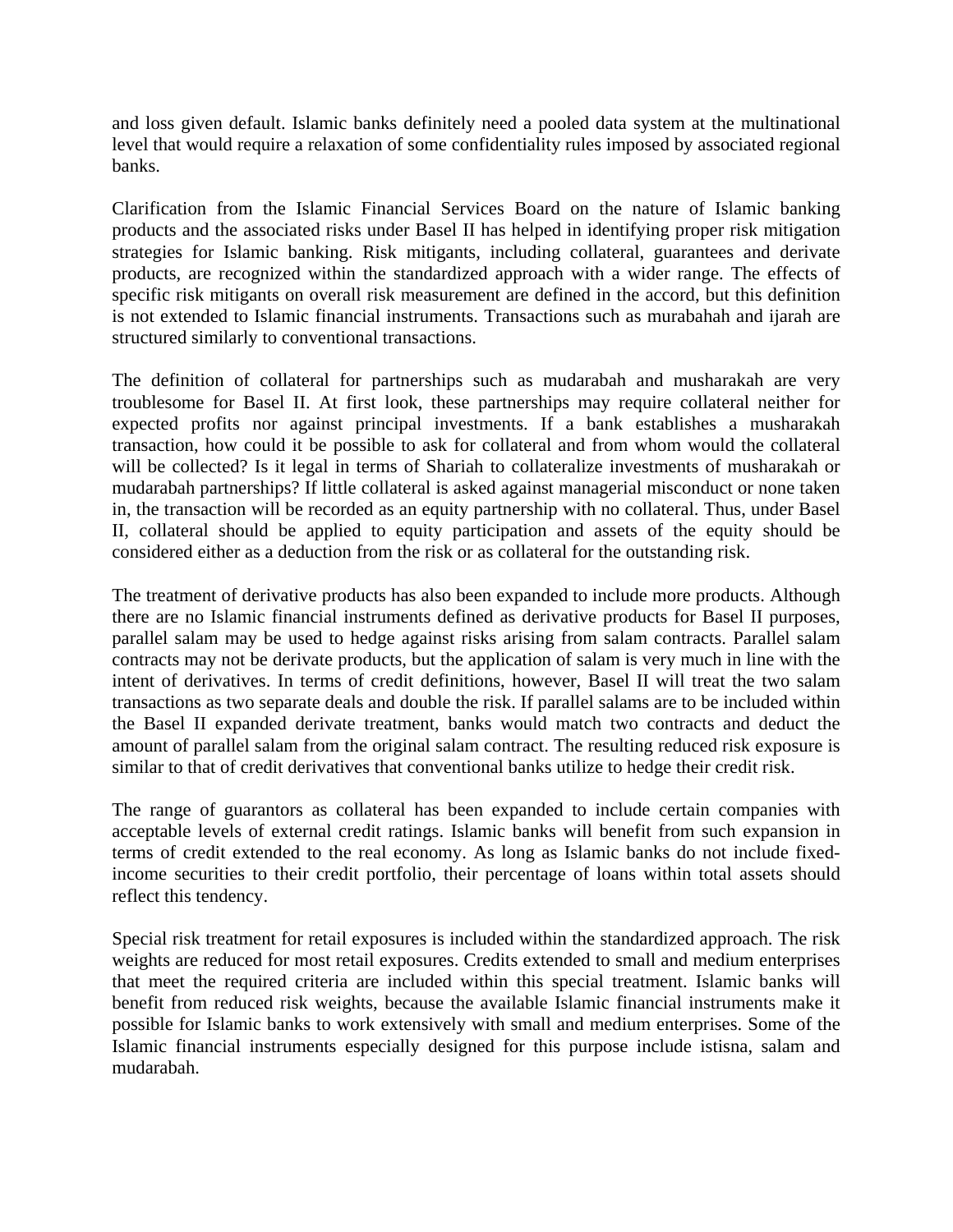Any special treatment in terms of reduced risk weights will benefit Islamic banks in two ways. First, it will allow Islamic banks to offer better conditions to customers. Second, Islamic banks will be encouraged to work more with small and medium enterprises and utilize more related products. This may result in product shift from dominant murabahah transactions within the credit portfolio to more equity-related products.

## **Internal Ratings-Based Approach**

Banks' internal risk measurement systems are utilized for measuring credit risk. Risk weights and capital charges are generated by banks with the guidance of Basel II and regulatory bodies. The risk-weight calculations are derived from risk management techniques. The internal ratingsbased (IRB) approach uses four quantitative areas of data:

- Probability of default (PD) is the probability that a borrower will default within a time period.
- Loss given default (LGD) is the percentage of the risk exposure that will be loss in case of default.
- Exposure at default (EAD) is the amount of risk exposure at the time of default.
- Maturity (M) is the days left for the risk exposure to end.

The capital requirement for specific risk exposure will be a function( $f$ ) of PD, LGD, EAD and M.

With the IRB approach, banks are permitted to alter the risk weight formula for small and medium enterprise borrowers. Such an alternative will be especially useful for Islamic banks, considering the relatively larger risk exposure of small and medium enterprises. The advanced risk weight formula will allow for true reflection of risk in terms of small and medium enterprise size and annual sales figures.

The disadvantage of categorizing all small and medium enterprises into one single category is that the differences between small and medium enterprises are overlooked. With the IRB system, such differences are reflected directly in risk measurements and therefore in calculation of capital. Allowing the bank to distinguish the risk weight will also allow for true risk estimation in terms of risks associated with Islamic financial instruments. It has always been a problem to distinguish the differences in risks between small and medium enterprises financing by conventional banks versus financing by Islamic banks. Risk weights that are based on past experiences of Islamic banks will enable a better risk definition in terms of small and medium enterprises and related credit products.

The IRB approach also provides extended coverage for risk mitigation techniques, including collateral and risk derivatives. Considering the absence of risk derivatives for Islamic banks, their treatment is not applicable, except to say that conventional banks gain advantage over Islamic banks.

On the other hand, regarding collateral, extended treatment will benefit Islamic banks a great deal. Perhaps Islamic banks will benefit more than conventional banks, as long as a different set of methods will be allowed by the supervisory bodies. It will be very important to have the cooperation of regulatory bodies to develop a set of risk measurement methods for Islamic banks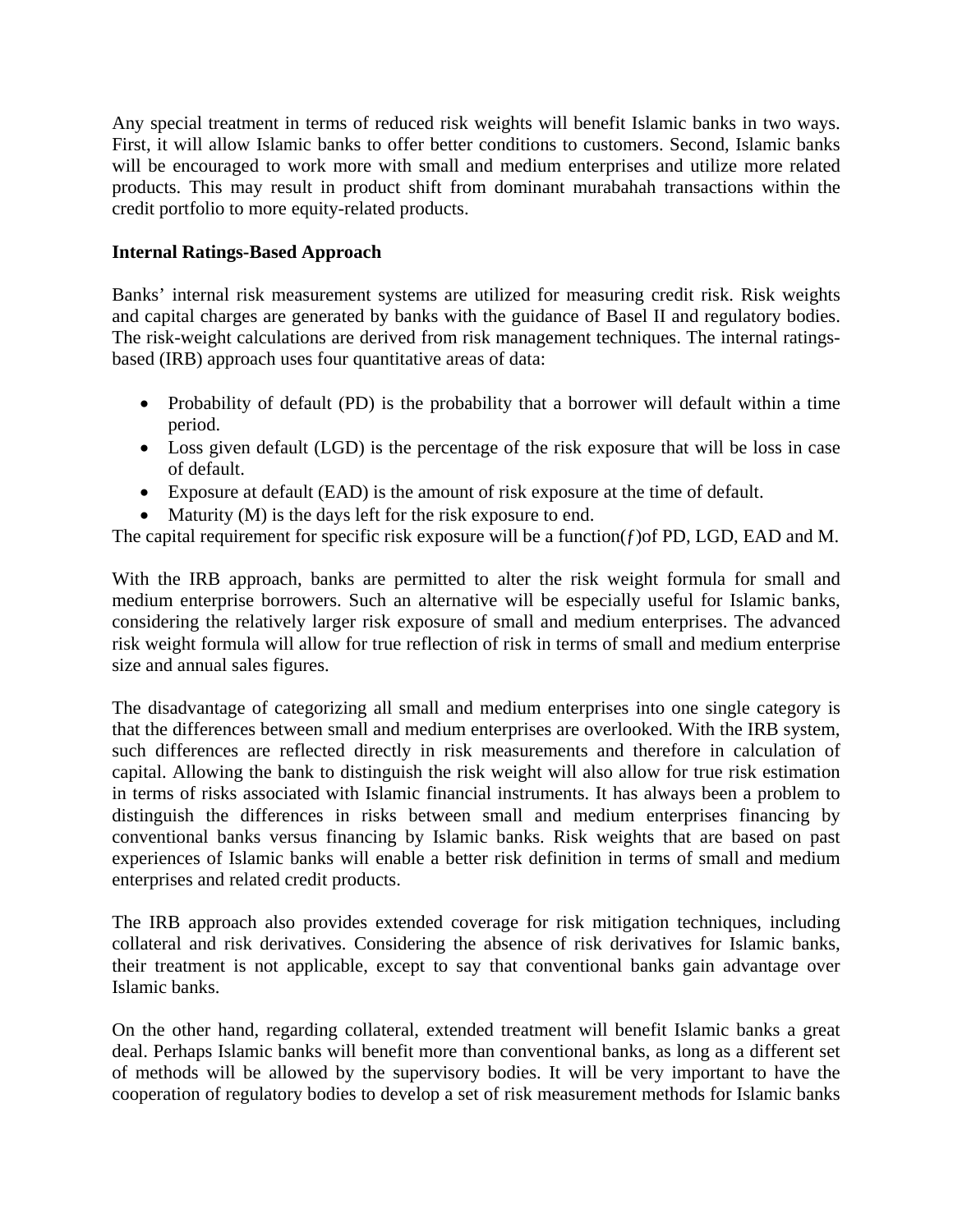that may prove to be much different than the methods for conventional banks. Since the IRB approach includes many aspects of risk measurement to be conducted by banks themselves, the same should be applicable to Islamic banks as well. Islamic banks, together with Islamic banking standardisation authorities such as the AAOIFI and the Islamic Financial Services board (IFSB), should provide the necessary foundation to establish an IRB approach for Islamic banks.

In terms of retail exposures, the IRB approach includes an expanded treatment. These credits are categorized under three headings:

- 1. Collateralized by residential mortgages.
- 2. Qualifying revolving retail exposures.
- 3. Other retail exposures.

Different products of Islamic banks have different collateral structures. For instance, murabahah transactions may have residential mortgages that could be classified according to the first category. In terms of qualifying revolving retail exposures, Islamic banks cannot have revolving credits according to Shariah. Although some credit restructuring may be permitted, and in fact encouraged, if customers face payment problems, these should not be considered as revolving credits. The third category includes many credit types that are convenient for Islamic banks. For instance, project financing is categorized as specialized lending under other retail exposures. Islamic banks may list instruments as specialized lending, including salam and istisna. While classification of such risk is still troublesome, Islamic banks should take the lead to describe risks associated with such credit relationships and establish a risk weight foundation.

Equity participation is also handled differently under the IRB approach. Islamic financial instruments such as mudarabah and musharakah benefit from such special treatment. There are two different methods described for handling equity participation: 1. Banks can provide their own default probabilities for equity participations; and 2. Banks can estimate the market value decrease of the equity participation. In either case, Islamic banks can take advantage of special treatment.

In fact, the IRB approach to equity participation may encourage Islamic banks to utilize more mudarabah and musharakah transactions. But in order to obtain supervisory approval to apply the IRB approach, Islamic banks will have to overcome obstacles in terms of size and risk management.

## **Model-Based Approach**

Under this system, credit risk is measured in terms of risk portfolios, with utilization of specialized models. Through utilization of pre-defined risk models with computerized systems, banks aim to implement standardized risk measurement procedures. Basel II aims to establish comparable risk measurement techniques between banks. However, banks need necessary infrastructure and model descriptions for a variety of risks. To generate a standardized risk measurement system, Islamic banks will require extensive resources and enough experience in various types of risks to draw upon. In fact, a standardized Islamic banking risk measurement model would be a great achievement.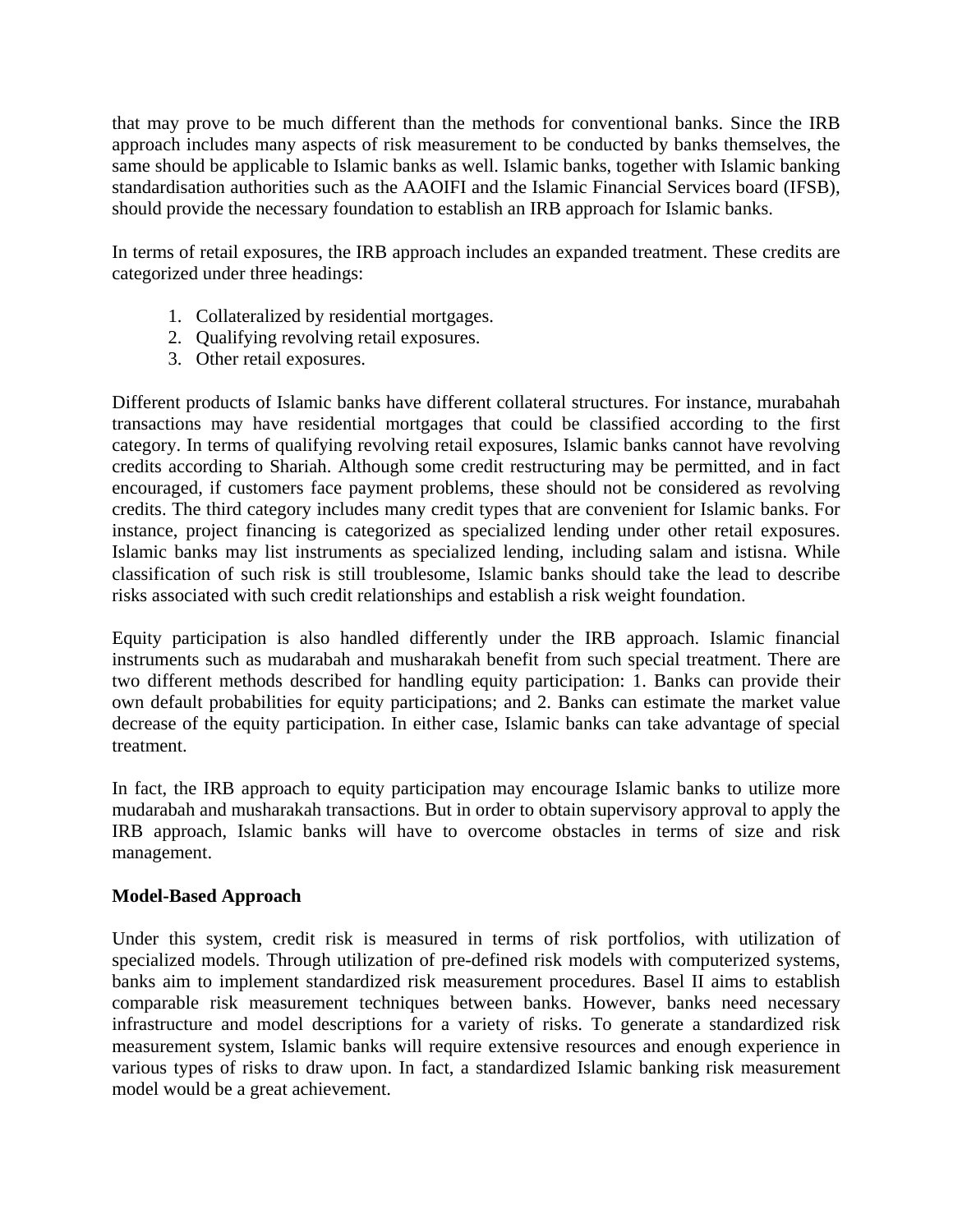#### **Importance of Securitisation and Transparency in Managing Risk**

Basel II emphasizes capital adequacy, risk management techniques, internal controls, and external audits. Both securitisation and transparency increase the credibility of Islamic banks in the risk management which are discussed below:

### Securitization

Securitizing banks' assets is a device for reducing banks' risk exposures as banks gather their income-earning assets and sell them to other investors, including other banks. The concept of securitization is very important for Islamic banks. The structure of a securitized credit portfolio would have participants purchasing part of the risk. Each portfolio would contain similar risks and assets attached to it. The decreased value of assets would have to be accounted for in terms of risk measurement.

The very nature of profit and loss accounts of Islamic banks that participate in credit and market risk of assets directly, such accounts may be considered as securitization in terms of Basel II credit risk exposure. The characteristics of Islamic investment deposits require account holders to receive profits and accept losses. Therefore, any asset pool that is generated by the deposits collected through investment accounts act as risk diversification. In case of losses or diminished assets values, the loss is directly passed on to the investment account holder. Securitization of investment pools through profit and loss investment accounts eliminates credit risk, but many other risks still remain for Islamic banks.

Furthermore, measurement of the risk to which Islamic banks are exposed calls for research in terms of the type of securitization that profit and loss accounts provide. A system in which the amount and maturity of equity investments is equal to the amount and maturity of investment deposits should be compared to the conventional banking system in terms of risk, profitability and utilization.

It may be mentioned here that Basel II treats intermediate term preferred stock, subordinated debt and hybrid capital instruments as Tier 2 capital. Considering the fact that PLS accounts have a higher degree of risk sharing and risk absorption, profit and loss sharing accounts should also be considered as Tier 2 capital.

#### Transparency

The concept of transparency is one of the key points for establishing market discipline in order to help lower the risk profile of banks. In other word, the issue of transparency is quite relevant for Islamic banks. It is even more important to disclose accurate financial results, since Islamic banking is based on profit and loss sharing. But in reality, Islamic banks are less transparent in terms of financial data compared with conventional banks. However, stock market listed Islamic banks are more transparent than non-listed Islamic banks. The Islamic banking industry should consider that higher financial participation and a higher quality of information will improve the quality of the contracts entered into by Islamic banks and their customers.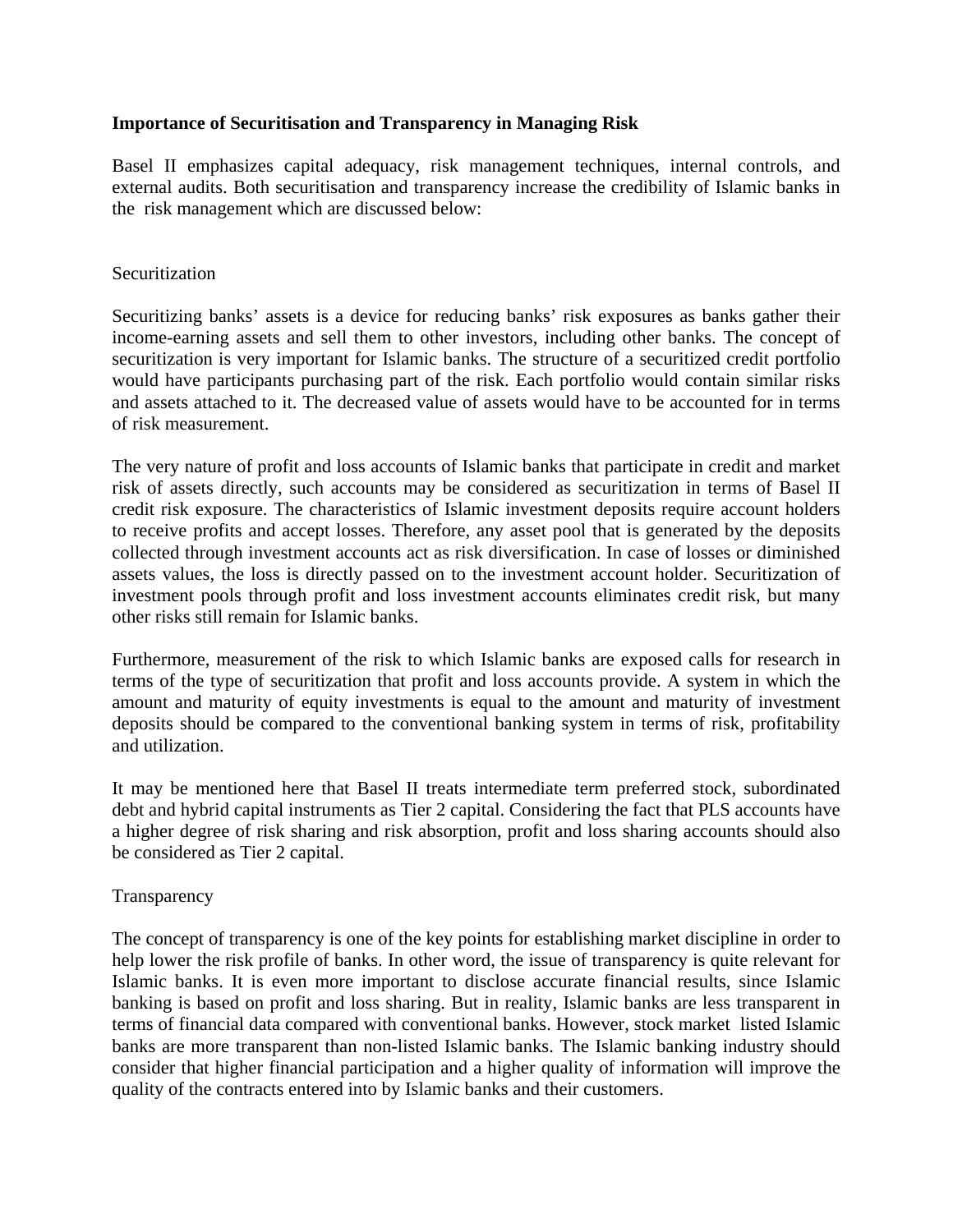# **Obstacles for Islamic Banks in Implementing Basel II**

Islamic banks are slowly but surely handling risk in a much better way as they move towards adopting Basel II. However, before Islamic banks get closer to adopting the more advanced features of Basel II, they need to ensure that a few major obstacles are overcome.

Using advanced approaches for calculating and handling risk is currently difficult in some of the Islamic banks operating in the Middle East and Asian countries due to shortage of data. For example, detailed historical default data is required to calculate the probability of default and the potential loss given the estimates of default. However, this data is not easily available in most of the Islamic countries.

National Commercial Bank, Al-Rajhi Bank and a few other banks are working towards creating a national data pooling system for handling credit risk. Bahrain, Malaysia, Qatar and the UAE have developed national databases and banks in the Middle Eastern countries are working on collecting their own historical data.

Much more needs to be done to develop globally competitive databases for the Islamic banking sector. Furthermore, in order to combine data at a multinational level, the central banks of the Islamic countries need to give their banks the freedom to disclose information. This would require the cooperation of the central banks of all Islamic countries. Corporations of Islamic countries should adopt a similar policy of disclosing data on their exposures. The idea of using a proxy database to start with is being worked upon to ensure that Islamic banks at least start using more advanced Basel II reporting and compliance.

Islamic banking presents unique risks to the financial system. This is because of the profit and loss sharing method of financing and particular contractual features of Islamic financial products. The profit and loss sharing shifts the risks in the institution to investment depositors to some extent. It also makes Islamic banks vulnerable to a range of risks, including those risks that are normally carried by equity investors because of the following features:

- The profit and loss sharing mechanism is very complex. It requires greater auditing of projects to guarantee proper governance and suitable valuation.
- Profit and loss sharing cannot be made dependent on collateral or guarantees to decrease credit risk.
- Product standardisation becomes more complex because of the multiplicity of potential financing methods, increased operational risk, and legal uncertainty in interpreting contracts.
- Because of the absence of Shariah-compliant instruments such as treasury bills, it is difficult to manage asset and liability mismatches and hence, liquidity risks are significant.